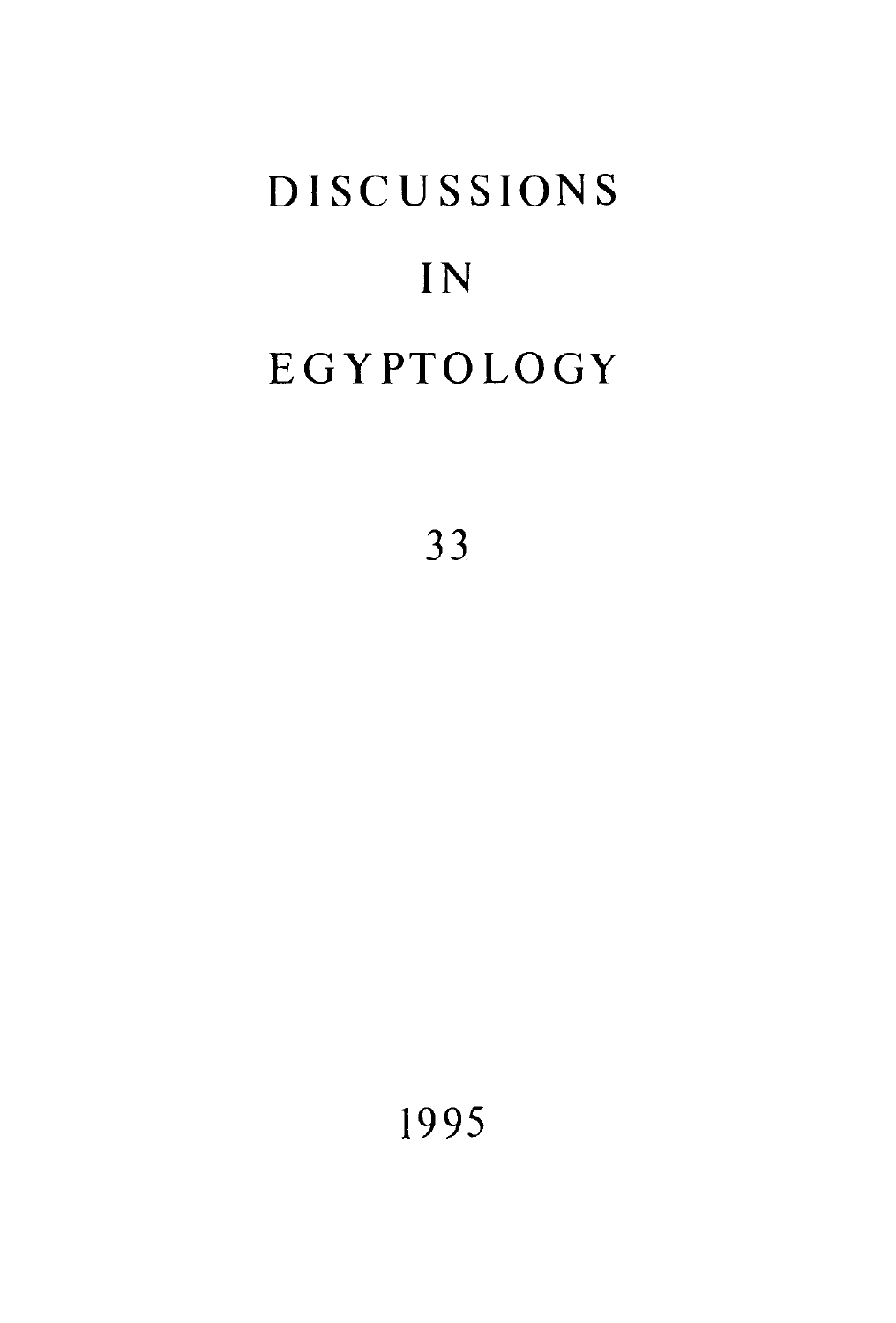ISSN 0268-3083

© 1995 Authors All Rights Reserved

Editor: Alessandra Nibbi Reviews Editor: Angela Tooley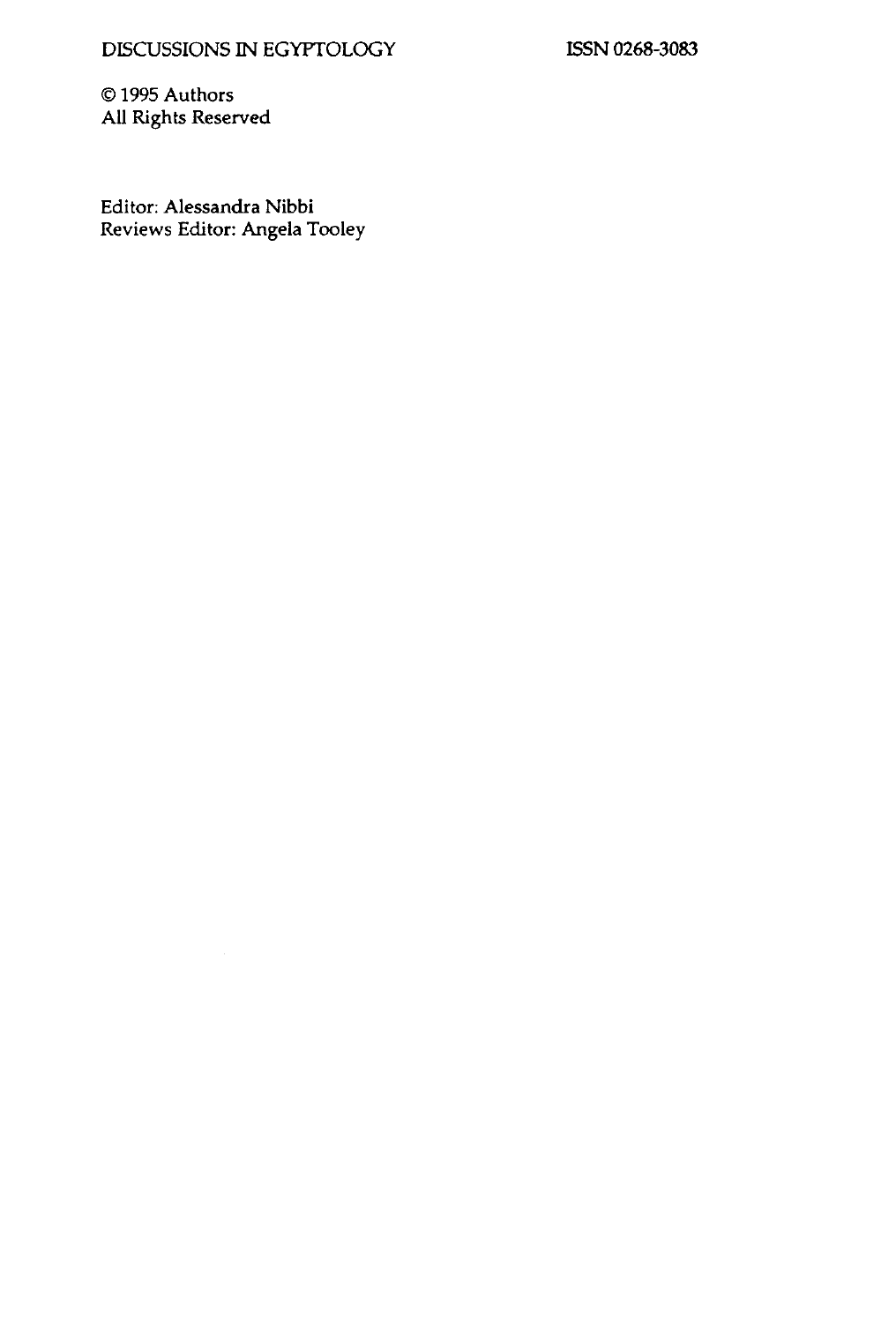## TABLE OF CONTENTS

| Editorial note       | The Seventh International Congress of Egyptologists,<br>Cambridge, 1995.                                                                                                                                                                 |     |
|----------------------|------------------------------------------------------------------------------------------------------------------------------------------------------------------------------------------------------------------------------------------|-----|
| A. Alcock            | A Note on the Historical Works of Naguib Mahfouz.                                                                                                                                                                                        | 7   |
| J. Goldberg          | Centuries of Darkness and Egyptian Chronology:<br>Another Look.                                                                                                                                                                          | 11  |
| W. Hönig             | Die 9 Götter von Heliopolis in der Cheopspyramide.                                                                                                                                                                                       | 33  |
| E. Iversen           | Two Suggestions Concerning Obelisks.                                                                                                                                                                                                     | 41  |
| J. A. R. Legon       | The Orion Correlation and Air-shaft Theories.                                                                                                                                                                                            | 45  |
| O. Ndigi             | L'expression des cardinaux et des ordinaux en égyptien<br>et en basaa.                                                                                                                                                                   | 57  |
| P. O'Mara            | Can the Giza Pyramids be dated Astronomically? Logical<br>Foundations for an Old Kingdom Astronomical<br>Chronology.                                                                                                                     | 73  |
| J. G. Read           | Placement of El-Lahun Lunar Dates and Resulting<br>Chronology.                                                                                                                                                                           | 87  |
| J. Rousseau          | Metrologie et coudée.                                                                                                                                                                                                                    | 115 |
| G. Takács            | Aegyptio-Afroasiatica II.                                                                                                                                                                                                                | 123 |
| J. Vercoutter        | The Unesco "Campaign of Nubia" in the Sudan. Success<br>or Failure?                                                                                                                                                                      | 133 |
| <b>REVIEWS</b>       |                                                                                                                                                                                                                                          |     |
| T. DuQuesne          | K. Koch, Geschichte der ägyptischen Religion von den<br>Pyramiden bis zu den Mysterien der Isis. (Kohlhammer<br>Verlag, Köln, 1993); also D. Meeks and C. Favard-<br>Meeks, La vie quotidienne des dieux égyptiens.<br>(Hachette, 1993). | 141 |
| B. Midant-<br>Reynes | J. Crowfoot-Payne, Catalogue of the Predynastic<br>Egyptian Collection in the Ashmolean Museum,<br>(Clarendon Press, Oxford, 1993).                                                                                                      | 157 |
| L. Morenz            | G. Lapp, Typologie der Särge und Sargkammern von der<br>6. bis 13. Dynastie, (SAGA 7, Heidelberg, 1993).                                                                                                                                 | 161 |
| R. Park              | S. Bickel, La cosmogonie égyptienne avant le Nouvel<br>Empire, (Orbis Biblicus et Orientalis, 134, Editions<br>Universitaires Fribourg, Suisse, 1994).                                                                                   | 169 |
|                      | C. Sturtewagen ed. J. M. Bremer, Th. Van den Hout, R. Peters, Hidden<br>Death and Immortality in Ancient Equpt,<br>Futures.<br>Anatolia, the Classical, Biblical and Arabic-Islamic World,<br>(Amsterdam University Press, 1994).        | 173 |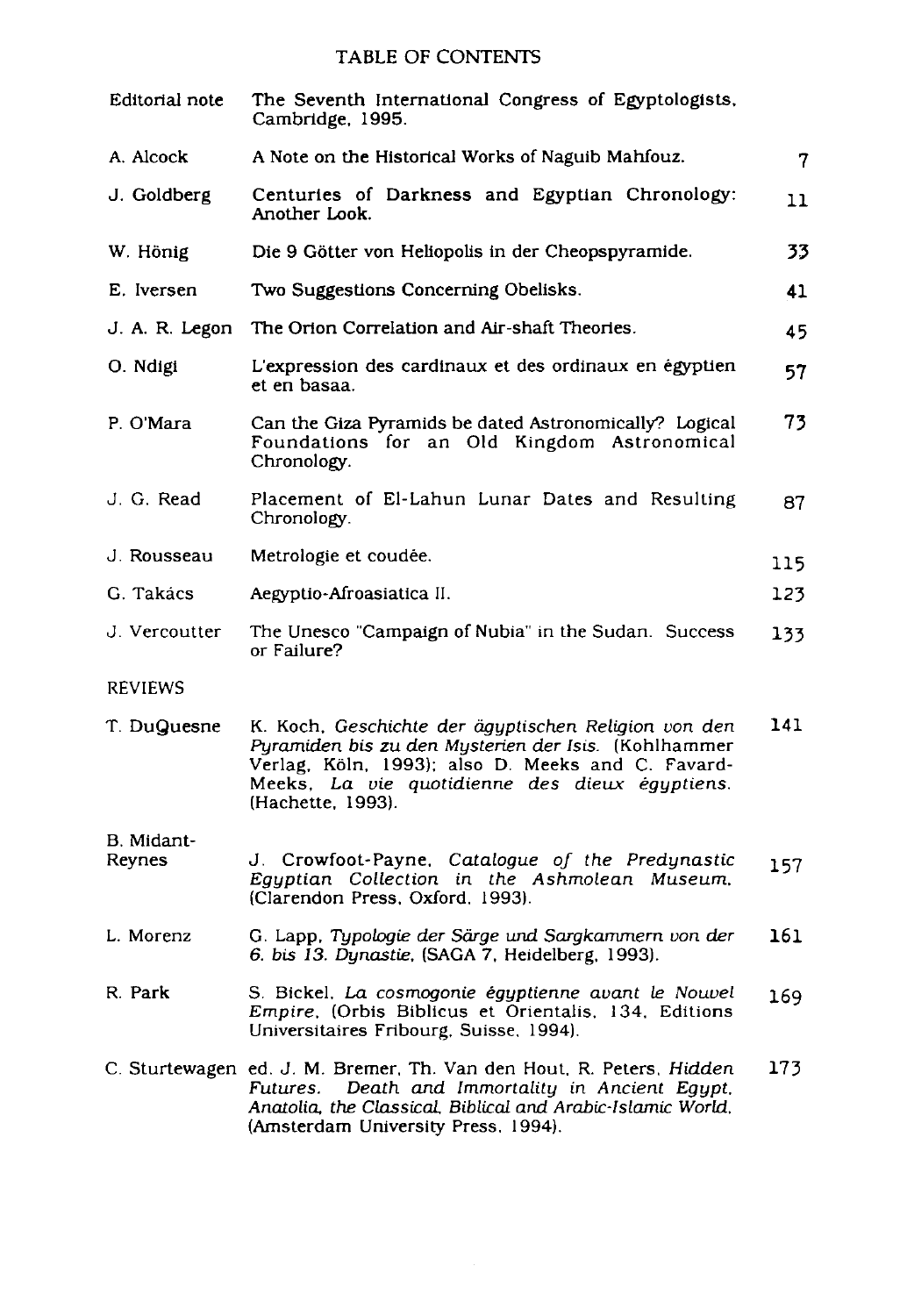### DISCUSSIONS IN EGYPTOLOGY: GUIDELINES

Annual Subscription consisting of three numbers from January of each year.

| From 1995: UK and abroad:   | £30.00 |               |        |
|-----------------------------|--------|---------------|--------|
| Airmail abroad: £5.00 extra |        |               |        |
| Single number: $£12.00$     |        | Back numbers: | £15.00 |

To be paid, in sterling only, please, to:

| Discussions in Egyptology, | <b>OF</b> | Discussions in Egyptology     |
|----------------------------|-----------|-------------------------------|
| 13 Lovelace Road           |           | A/c no 08268134               |
| OXFORD OX2 8LP             |           | National Westminster Bank plc |
| United Kingdom             |           | Oxford Cornmarket Branch      |
|                            |           | 542123                        |
|                            |           | OXFORD OX1 3OH                |

Subscribers may find that the Post Office giro is the cheapest way to send this money.

Contributions should be sent to the above address.

a) They should be clearly typed in black ink, preferably on a new ribbon, on A4 paper, with margins of at least 3 cm at the top and 2.5 cm at sides and bottom. The lines should be well-spaced to allow for the effects of reduction because the sheets go to press just as we receive them. For reasons of cost, we prefer illustrations to be line drawings, but if the occasional photograph is necessary, please make sure that there is sufficient contrast so that it will reproduce satisfactorily.

b) Please type on one side of the sheet only.

c) It is to everyone's advantage to include a short summary with each contribution, to facilitate its inclusion in the *Annual Egyptological Bibliography.* 

d) Each contributor will receive 25 offprints free.

e) When preparing for the post, please protect against accidental folding by enclosing some stiff cardboard inside the envelope.

f) Our numbers are now filling early so that articles are often held over until the next number.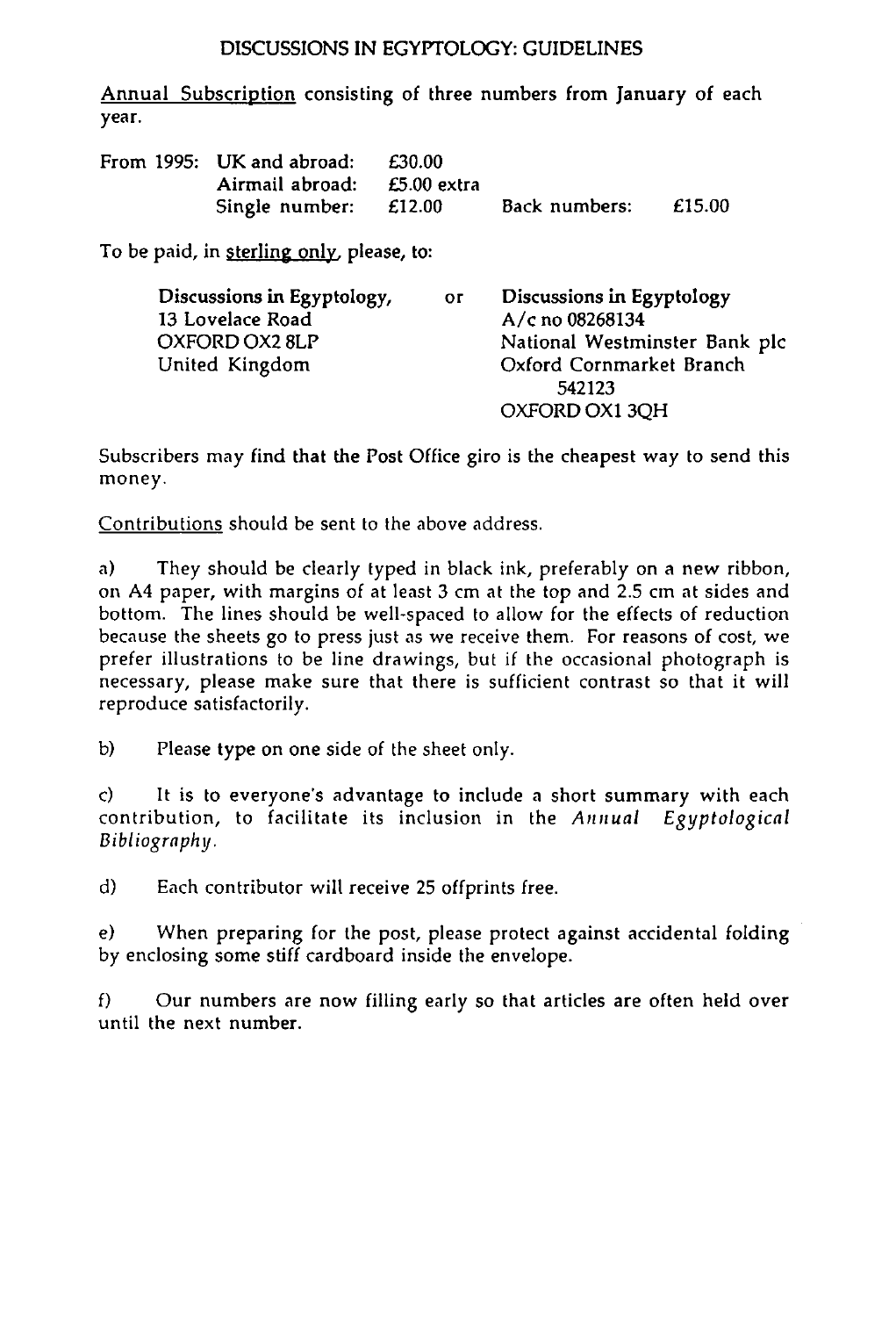## CAN THE SIZEH PYRAMIDS BE DATED ASTRONOMICALLY? LOGICAL FOUNDATIONS FOR AN OLD KINGDOM ASTRONOMICAL CHRONOLOGY » Patrick F. O'Mara

#### I. On the Existence of Unlabeled Lunar and Sothie Dates

**Re-examining a traditional fixed assumption: That there are no utilizable lunar or Sothic dates earlier than the middle of the 12th Dynasty; hence, no astronomical chronology is possible for the Old Kingdom.** 

The construction of a workable astronomical chronology, whether it be for NK, MK, or OK, requires two elements: (1) a group of lunar dates from designated regnal years; and (2) one or more near-lying Sothic dates to define the general  $era.^1$  Thus, in the 12th Dynasty, a predicted celebration of the heliacal rising of Sirius in the 7th year of Sesostris III, datable to 1873-3 B.C., is immediately contiguous with a series of dated Egyptian New Moons from the reigns of Sesostris III and Amenemhet III. Although there remain several technical problems, such materials make the 12th Dynasty the most securely datable period of classical Egyptian history.

For the OK, no labeled Sothic date haa ever been found, and we have only three psdntiw dates from the funeral temple of Neferirikare at Abusir. These latter, not positively identifiable by reign, exist in a temporal vacuum and can lead us nowhere. Whence the defeatist conclusion that no astronomically based chronology

- **\* Ulrlch Luft has recently (1987) advanced a powerful argument that the Egyptian day began at sunrise rather than at dawn (Fn. 4, below). The present study adopts this new perspective and is the first attempt to establish the logical foundations required by it for the construction of an astronomical chronology of the Pyramid Age.**
- **1 A Sothic date marks the number of days that Sirius (lta annual heliacal rising) has advanced across the Egyptian 365 day calendar. Since the natural year has 365i days, Sirius Jumps ahead 1 day every 4 years. Thus a Sothic date I prt 1 would mark 120 days, or'4809 years, 2293-89 B.C.**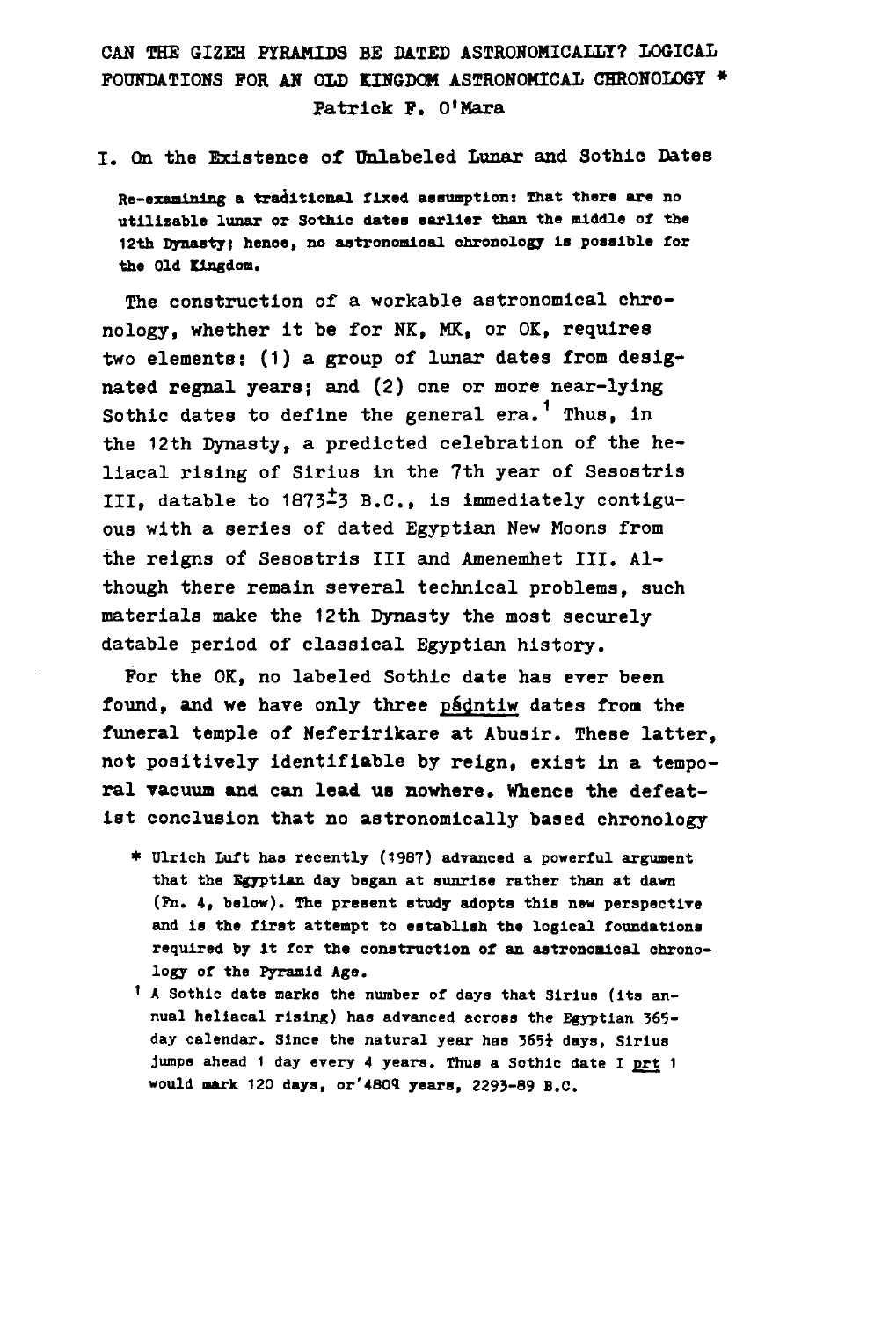is possible for the OK. There is, it would seem, no solid point of departure from which to take even the first halting step toward a realistic chronology. Where might we begin? This is the crux of the prob-

lem. In both the MK and the NK, internal points of departure are easily forthcoming in the heliacal risings of Sirius under Sesostris III and Amenophis I. But for the OK, in the absence of recognized Sothic and lunar materials, all models have perforce started from the deduced commencement of the 11th Dynasty at ca. 2134 B.C. (more recently, ca. 2129-2080). This jumping-off platform has itself been extrapolated with great uncertainty back from the 12th Dynasty's Sesostris III. Thence we have worked back to the OK by means of a precarious leap across the chasm of the First Intermediate Period, usually guessed to be only 25-40 years.<sup>2</sup> or by a guess as to the historical placement of Calendar Year 1 (2773 B.C.), usually assigned now to the broad middle of the 2nd Dynasty (Parker: Hy»Heter; von Beckerath: Hotepsekhemwy). The vagueness inherent in these conjectures has ruled out any possibility of an astronomical exploration of the era and has denied to all models such qualities as precision, logical rigor, testability and, ultimately, utility.

What is required is some sort of promising point of departure lying within the OK itself. And this requires the discovery or uncovering of stellar/lunar dates that are unlabeled as such. The notion that Egyptians may have dated important decrees and events to phases of the moon is not ephemeral. Many have thought so and Borchardt in particular calculated some dozen or so "unbenannte Mondtage" of Ramses II and Thutmose III.<sup>3</sup>

- **2 More recently lengthened to 70-100 years by Edward Brovarskl•s work at Naga-ed-Din (AJA, 89 (1985), 581-583: and Donald Spanel, GM, 78 (1984), 87-94, fn. 3.**
- **3 ludwlg Borchardt, Die Mlttel.... 49-57.**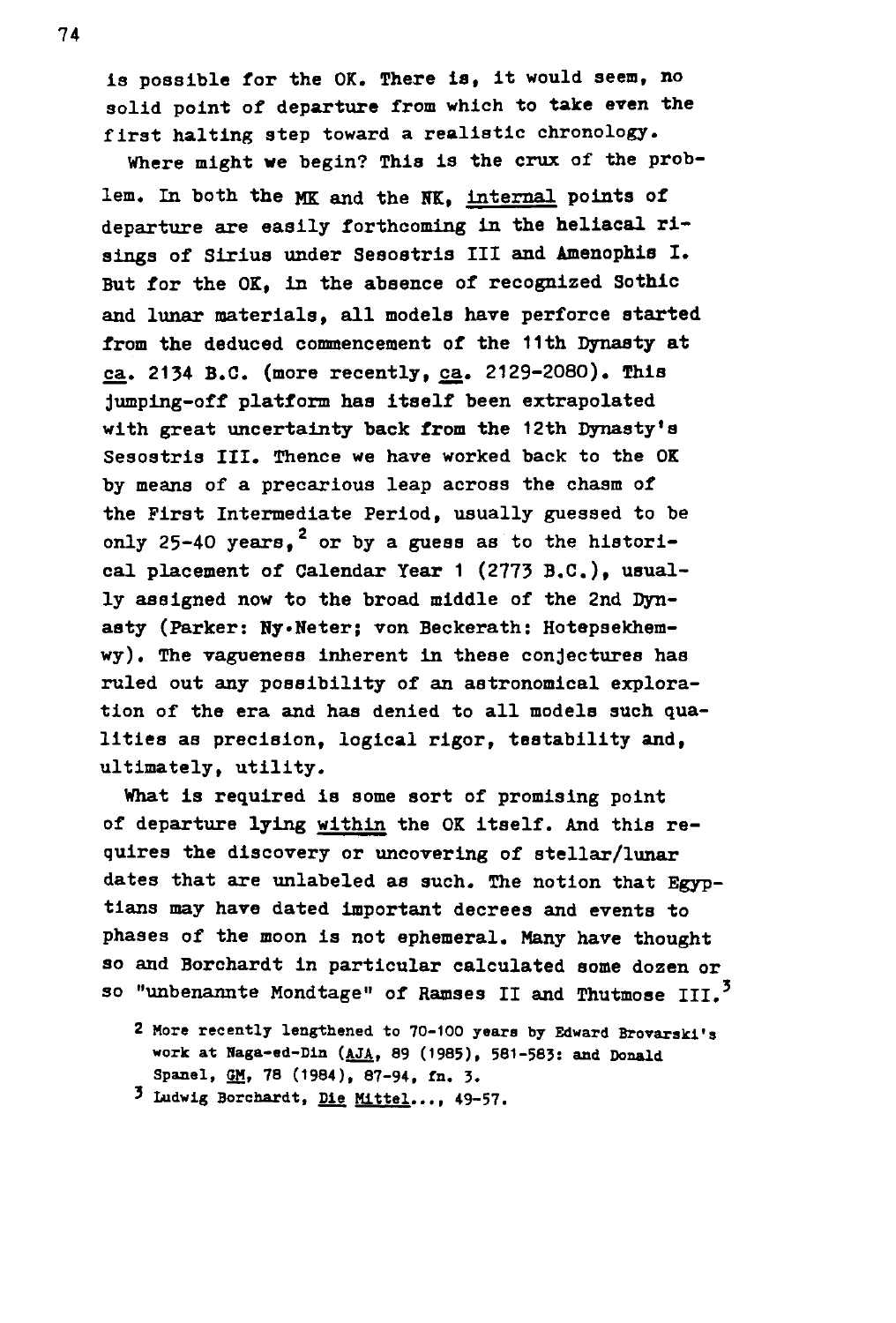Although his results were unconvincing, his attempt held a valuable lesson. In accepting not merely the 1st and 15th days of the month but the 6th and 23rd as well, along with one-day errors of observation, he had permitted himself so many options that his findings were statistically meaningless. To be valid, our options must be limited to no more than psdntiw and smdt.

SEARCHING POR UNLABELED LUNAR DATES IN THE OK Underlying Assumptions. All astronomical calculations for ancient Egypt depend upon the stance taken toward certain underlying problems:

(1) the definition of Tagesbeglnn. whether at dawn (first light) or at sunrise (first flash). In the present study Tagesbeglnn is assumed to lie at sunrise, requiring that all Egyptian dates be assigned one day earlier than that shown in the Egyptian-Julian conversion table.<sup>4</sup>

(2) the placement of Calendar Year 1 (hereafter, CY 1) , the year in which Sirius rose heliacally on I 3ht 1, herein assumed to lie experimentally at 2773 B.C.<sup>5</sup>

(3) criteria for probative qualities: given the extreme paucity of dated materials from the OK, if within any reign two Egyptian dates when calculated astronomically agree in placing sp 1 in the same Julian year, they are probably lunar in nature. Only New Moon (psdntiw) and Full Moon (smdt) may be used.

The usefulness of lunar dates is restricted by a li-

- **\* The traditional "dawn day" Is represented by Neugebauex (Hllfstafeln). Parker (Calendars). and Krauss (Sothis- und Honddaten); the more recent "sunrise day" by Barta (SAK. 7 (1979) , 1 - 9 , and DTrioh Iiuft, "Tagesbeglnn in A e gyp ten,"**  Altorientalische Forschungen, 14 (1987), 1-11; and more recently **Christian Leitz, Studien zur aegrptlschen Astronomle (Wiesbaden, 1989), 1-5. Pur an explanation: in 23o, below (Appendix III, A) .**
- **' Neugebauer/Parker, derived from Censorlnus: A.D. 139; Ingham and Krauss hare calculated other possible dates. 2773 may be an "as if" date, nor is 2777 B.C. to be excluded (T. fn 23c, below (Appendix III, B - SIRIUS, last line).**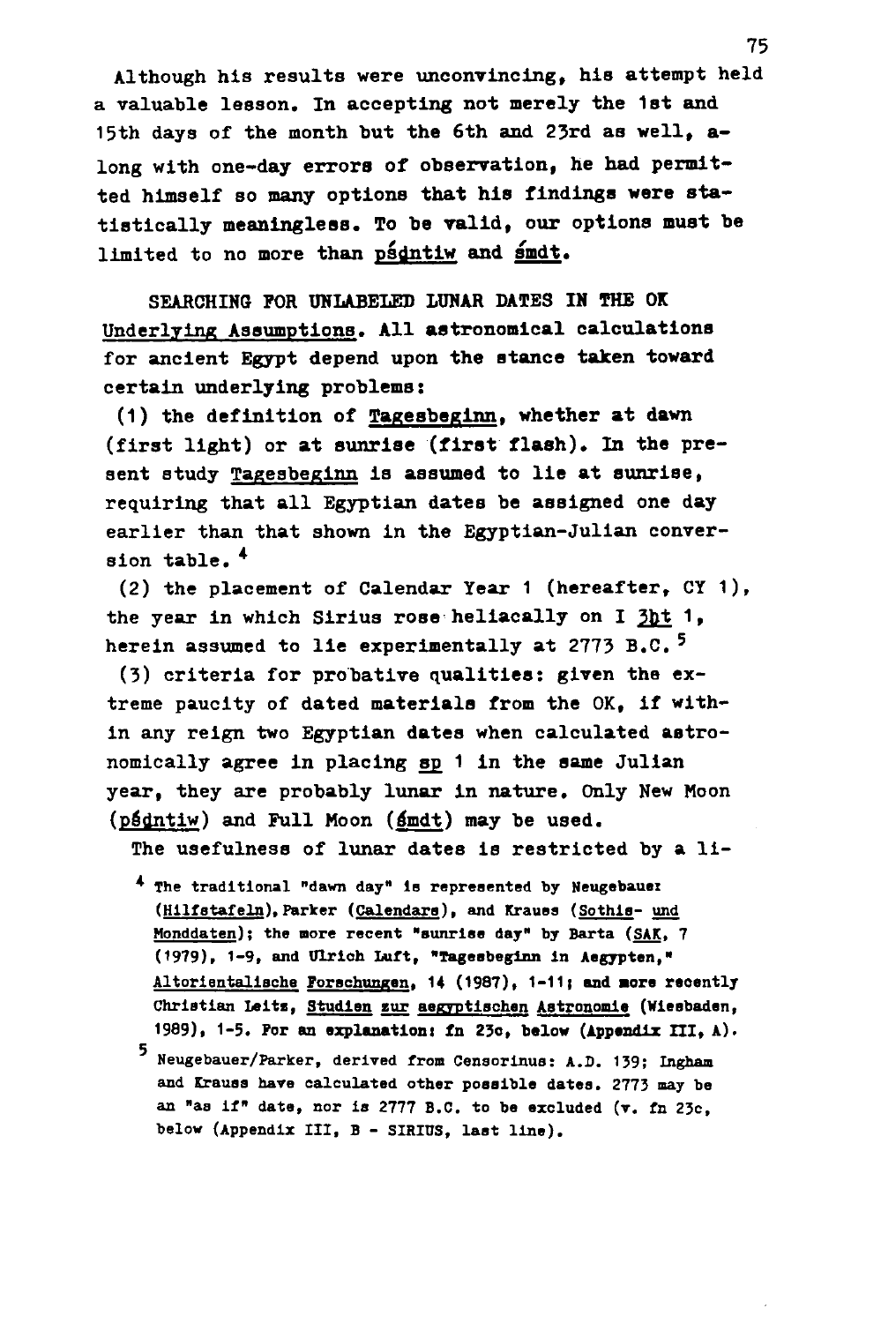mitation that must somehow be surmounted. They are all cyclical In nature. One of the peculiarities of the Egyptian  $365$ -day calendar was that  $-$  by a fluke  $-$  any date that is psdntiw or smdt in any given year will be so again exactly 25 years later, with an occasional error of no more than one day, generally acceptable as an error of observation due to ground mist or overcast.<sup>6</sup> Thus, unless or until they can be linked with a nearlying Sothic date,lunar reckonings can only be shown tentatively as 25-year lines extending over several centuries. They are no less valid as cyclical lines than as discrete points.

Unas. The late Klaus Baer ascribed to the reign of **Una3** two pieces lacking royal identification but bearing fully recorded dates.<sup>7</sup> The first, from the serdab of Rawer II, is dated to III prt 3 of sp 11. The 25-year psdntiw line for this date runs 2558... 2508...2458...2408...2383.8 His first sp. 1 would lie on the line 2578...2528...2478..., etc. Baer's other piece is an Abusir manuscript bearing the uncertain and controversial dating II Smw 17 of sp 14. The psdntiw line for this runs 2550...2500...2450...2400 ...2375, calculations which also place sp 1 along the line 2578...2528...2478..., etc. Despite awkward uncertainties, it is highly probable that the two pieces are from the same reign and are lunar in nature.

Pepl II. A pair of dates from the reign of Pepi II appear to meet the criteria for lunar dates. A graf-

- *6* **In abstract theory, 500** *years* **(365 x 500 182,500 days; 6,180 lunations x 29.530588 -182,499.03 days). For 25 years: 25 x 365 - 9,125 days; 309 lunations - 9,124.95 dys. The shift of a day after 500 years is not precise but fuzzy, with a transition period of a century or more.**
- **' KlausBaer, A Chronology of the Fourth. Fifth, and Sixth Dynasties (unpublished ns, Unlv of Chicago), 43.**
- **3 Calculations are shown in Appendix I, below (fn. 23a).**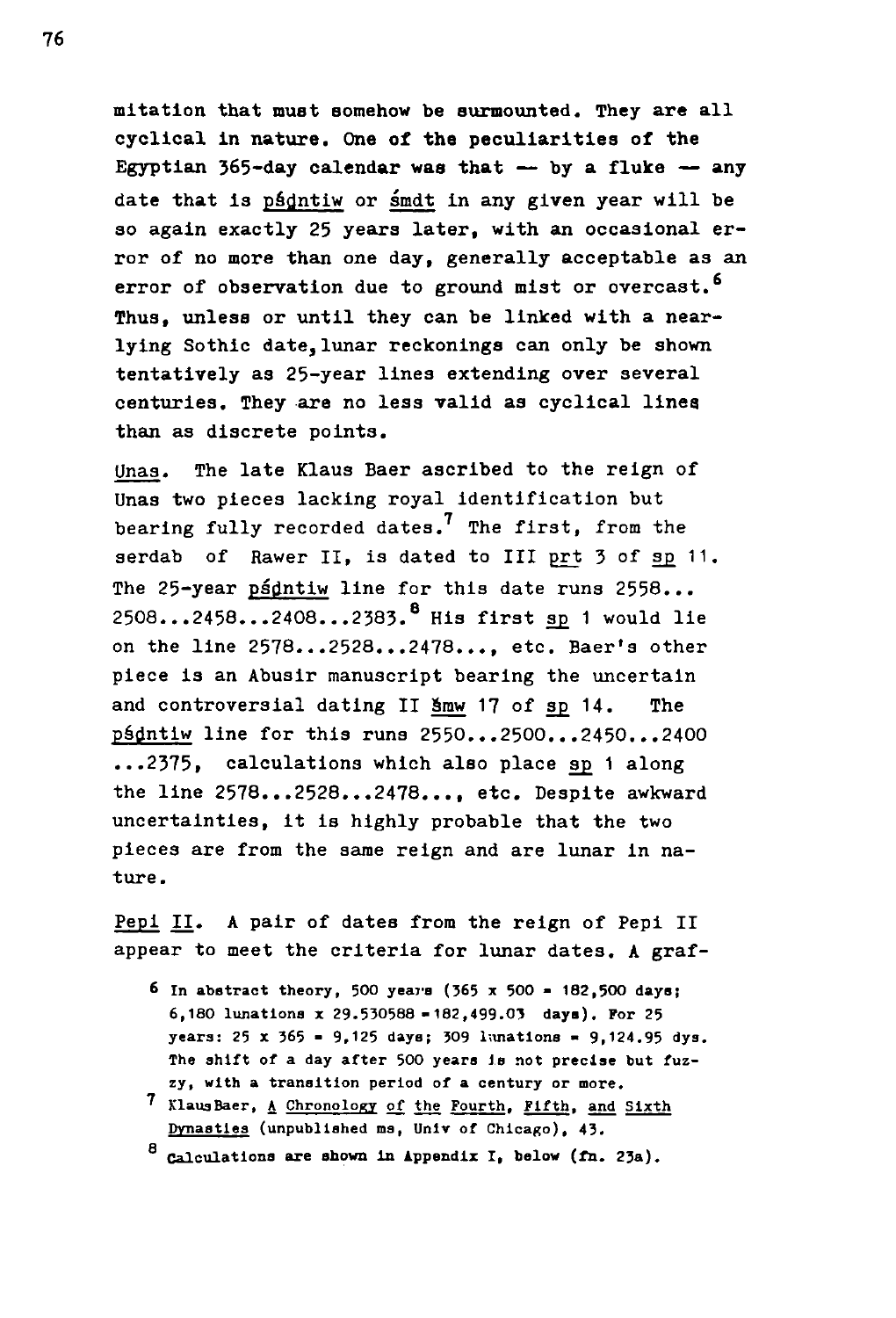fito inscription from Hatnub by a local official bears the name Neferkare in a cartouche and a portrait of the king seated on his throne.<sup>9</sup> The date is I smw 20 of the year after the 31st count (sp  $31+$ ), regnal year 62 or 63. The 25-year psdntiw line lies 2393...2343...2293...2243...2218...2193. placing the ap 1 line along 2454...2404...2354.... etc.<sup>10</sup>

The well-known "pygmy letter" of the child Pepi to his expedition commander Harkhuf is highly suggestive of a Full Moon dating, inasmuch as its despatch was on the 15th day of the civil month: III 3ht 15 of sp  $2.$ <sup>11</sup> Might this have been as well the 15th day (smdt) of the natural lunar month, a sort of reinforcement of the symbolic date? Calculation shows that the 25year Full Moon line for III  $3ht$  15 runs 2452...2402 year Full Moon line for III **2h**\_t **<sup>1</sup> 5** runs 2452...2402  $2454...2404...2354...$ , etc. Both the Hatnub graffito and the "pygmy letter," when treated as lunar dating, agree in placing Pepi's first census year along the agree in placing Pepi's first census year along the same line. The probabilities that they are lunar are overwhelming, particularly in light of the remarkable double dating of the 15th day.

A Preliminary Conclusion. Assuming that our deduced lunar dates for Unas and Pepi are valid, we can draw an Important chronological conclusion from them. If we place the 25-year line of each against the other and ratchet them against each other, the separation between

|         |  | 2578 2553 2528 2603 2478 2453 |  |
|---------|--|-------------------------------|--|
| Unas    |  |                               |  |
|         |  | シブエングエングエング エングエ              |  |
| Pepi II |  |                               |  |
|         |  | 2454 2429 2404 2379 2354 2329 |  |

**' Rudolf Anthes, Die Felalnachrlften von Hatnub. PI 12, 12a. <sup>1</sup> <sup>0</sup> Calculations in Appendix II, below,** *(la.* **23b). <sup>1</sup> <sup>1</sup> Sethe, Urk., I, 128.**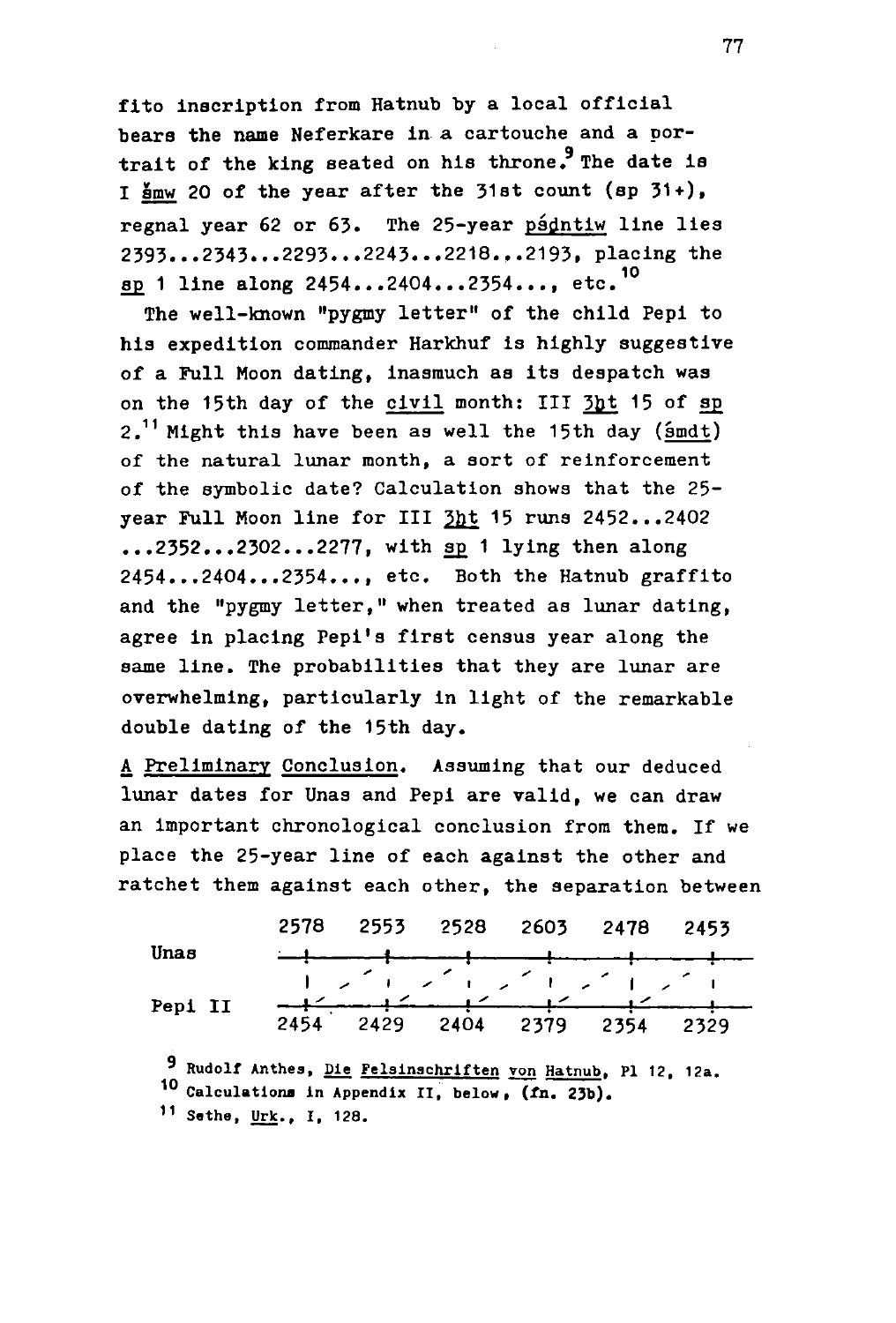them is of the order of  $74...99...124...149...$  etc. years. Only two of these distances are practical in the light of what we know from our sources: either **99** or 124 years, depending upon whether or not we reject or accept our literary canons and the highest known year counts. One model is represented by Parker in his non-astronomical chronology of 1954; " the other by the present author.

|                        |                     |                         |                     |  | Relative Distance Between Unas and Pepi II |  |                             |
|------------------------|---------------------|-------------------------|---------------------|--|--------------------------------------------|--|-----------------------------|
| A. Parker (99 yrs)     |                     |                         |                     |  |                                            |  | B. Self $(124$ yrs)         |
|                        | $(from$ regnal $1)$ |                         |                     |  |                                            |  | (from 9p 1)                 |
| Unas                   |                     |                         | $2371$ 30 (Tur)     |  |                                            |  | $*$ 30 (Tur)                |
| <b>Teti</b>            | 2341 14             |                         |                     |  |                                            |  | $\ldots$ 30 (Man)           |
| Userkare               | 2327                | - 0                     |                     |  |                                            |  |                             |
| Pepi I                 | 2327                | - 40                    |                     |  |                                            |  | 53 (Man) (sp 26+)           |
| Merenre                |                     |                         | $2287$ 15 (Tur: 14) |  |                                            |  | 11 (Hi sp: 5+)              |
| Pepi II                | 2272                |                         |                     |  |                                            |  |                             |
| $99$ $\overline{y}$ rs |                     | 124 $yrs$ <sup>13</sup> |                     |  |                                            |  |                             |
|                        |                     |                         |                     |  |                                            |  | $\ldots$ * 25-yr lines only |

#### SEARCHING FOR UNLABELED SOTHIC DATES

**Re-examining a traditional and unchallenged paradigmi That Egyptians did not date sequentially, but only by the census counts or regnal years of each pharaohi "No use was ever made of a continuous era" (Gardiner, Egyptian Grammar. 204** 

The Problem. For the entire classical period of ancient Egyptian history (Dynasties 3-20; ca. 2792- 1050 B.C.) only one certain completely recorded Sothic date  $\rightarrow$  accepted by all without controversy  $\rightarrow$ 

- **12 Article "Egypt", Encyclopaedia Americana. 1957, et sqq.**
- **13** Or:  $32 + 29 + 11 + 52 = 124$ , if we follow the demonstrable **x: x+1 relationship between pTurin and Manetho (the author's "Hanetho and pTurin: A Comparison of Old Kingdom Regnal Tears" (pre-print In private circulation).**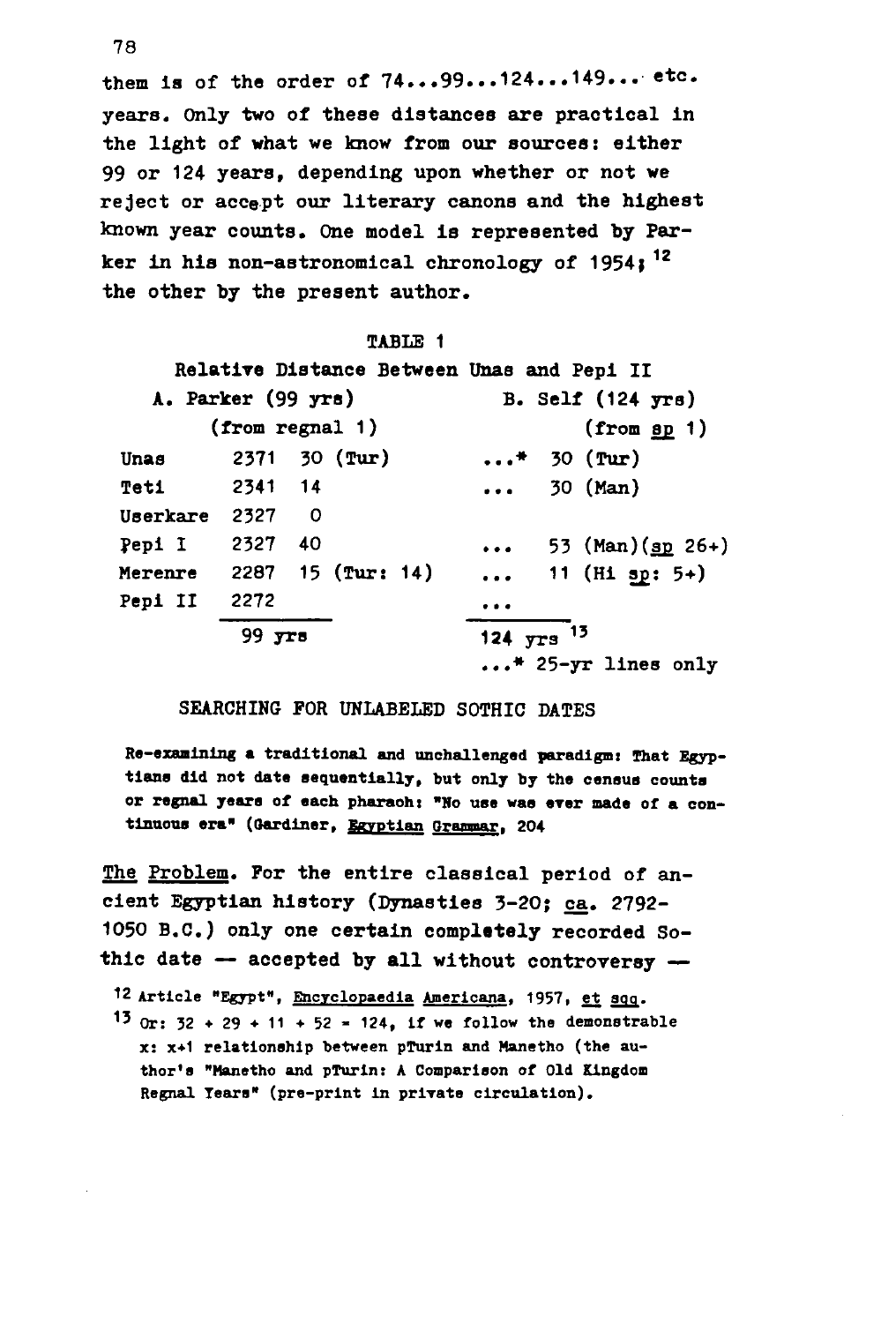is known: that of IY prt 16 of the 7th year of Sesostris  $III.^{14}$  A second date recorded in the Ebers Medical Papyrus as IV Smw 9 from the 9th year of Amenophis I has recently become controversial; its Sothic nature has been challenged and its utility is now problematical.<sup>15</sup>

Alas! It is not likely that any archaeological digs in the foreseeable future will turn up what a century of excavation has failed to yield; an OK Sothic date.<sup>16</sup> We are entirely dependent upon the slim hope that there might exist unlabeled Sothic dates analogous to the unlabeled lunar dates we have Just examined. For this we are reduced to rummaging among already known materials by deductive and inferential processes; i.e., by the use of logic. In short, we have a piece of detective work on our hands.

The problem is rather like that faced by Mons. Dupin in Edgar Allen Poe's The Purloined letter. After the police had failed to find the stolen letter in a most rigorous search of every nook and cranny in 3 apartment buildings, M. Dupin was able to locate it and claim the reward by applying logic. The reader will recall that the letter had (fiendishly) not been concealed at all. It lay in full view of everyone ... but folded inside out. Everybody had seen it; nobody had looked at it. I suggest that our missing Sothic

- **<sup>1</sup> \* A labeled Sothic date from the reign of Thutmose III is complete except for the all-Important regnal year; with a possible range of 106 years, it is useless to us.**
- **<sup>1</sup> <sup>5</sup> Its validity has been challenged by Helck (GM, 67 (1983), 43-49, Barta (GM, 101 (1988), 7-12, and Luft (SAK. 14 (1987), 221-233: 222; defended by von Beckerath (SAK, 14 (1987), 27-33).**
- **<sup>1</sup> 6 Borchardt discovered Sesostrls' Sirlus In the 1890's araong the Illahun (Kahun) papyri;** *ZkS,* **37 (1899), 99.**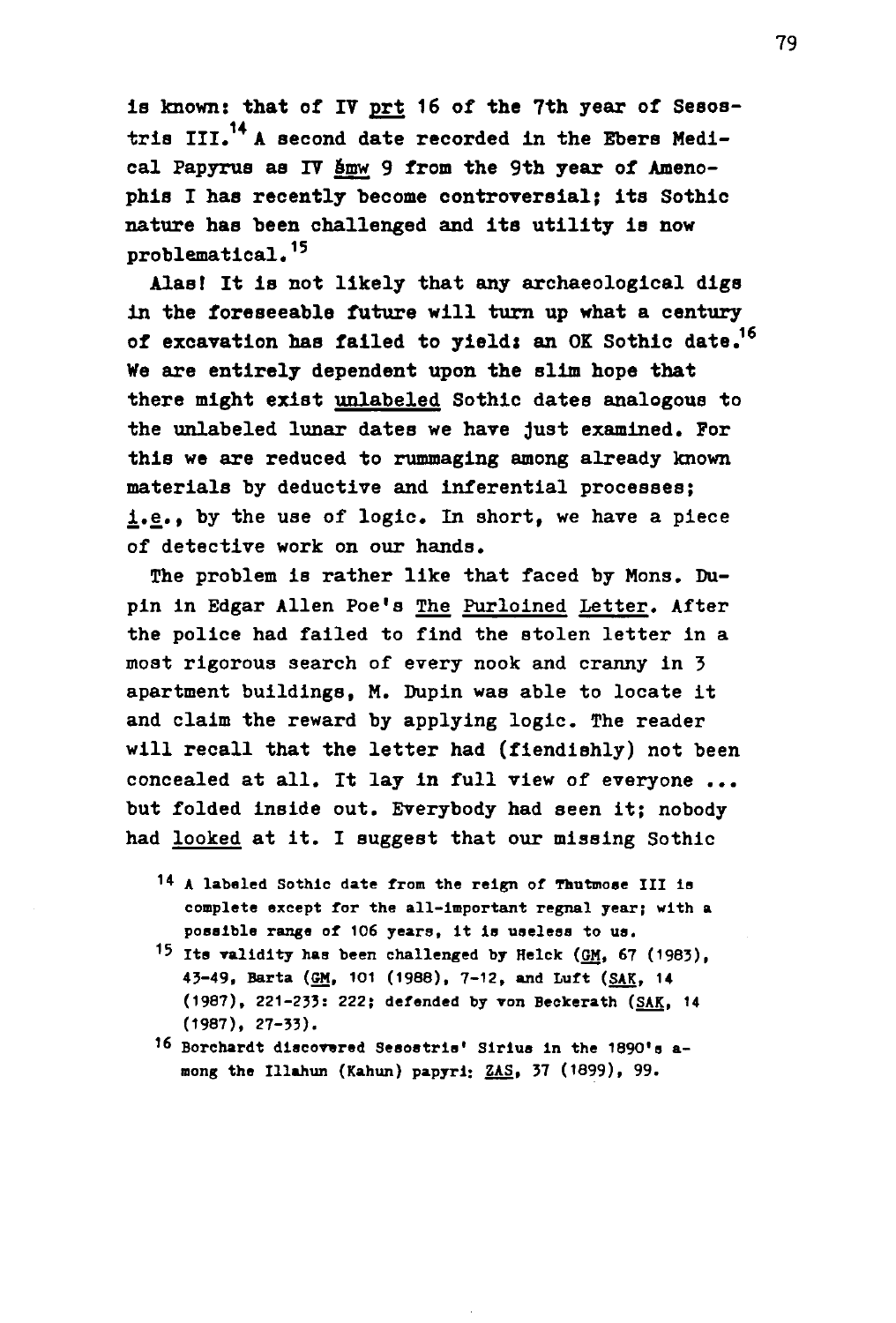date — or dates, for hopefully there might be several — may not lie buried deep within some unexplored tomb but has long lain before our eyes, unlabeled and "folded inside out."

"Surplus" Months and Days in the Turin Canon. let us look with Mons. Dupin's eyes at some well-known regnal data from the late MK. The Royal Canon of Turin (late 19th Dynasty), lists 5 kings at the top of Col. VI and VII, complete with years, months, and days of their **17**  reigns. They form a kind of crazy pattern:

**VI, 1 - Amenemhet IT: 9 years , 3 months, 27 days VI, 5 - nekhutowy: 2 years , 3 months, 24 days VII, 1 - Khahotepre: 4 years , 8 months, 29 days VII, 2 - Vahlbre: 10 years , 0 months, 2S days VII, 3 - Hemeferrs : 23 years , 8 months, 18 days.** 

Such detailed data must in all likelihood have been drawn from a MK annals stone or stones as the ultimate source. Our only surviving early annals stone, the 5th Dynasty Palermo Stone, holds narrow columns at the beginning and end of the reigns — "moon spaces" — holding a varying number of months and days and forming a pattern something like this:

$$
\begin{array}{|c|c|c|c|c|c|c|c|c|}\n\hline\n\text{KING} & \text{B} & \text{A} & \text{KING} & \text{X} \\
\hline\n\end{array}
$$

At each change-of-reign, the days in the two columns  $(A + B)$  total 365, prompting the modern assumption that the stone was recording the surplus months and days beyond the year-boxes of a reign. This, I concede, was also the view of the 19th Dynasty scribe of the Ur-Tu-

17 Conveniently transliterated and listed by Alan Gardiner, Egypt of the Pharaoha (New York, 1966), 440f.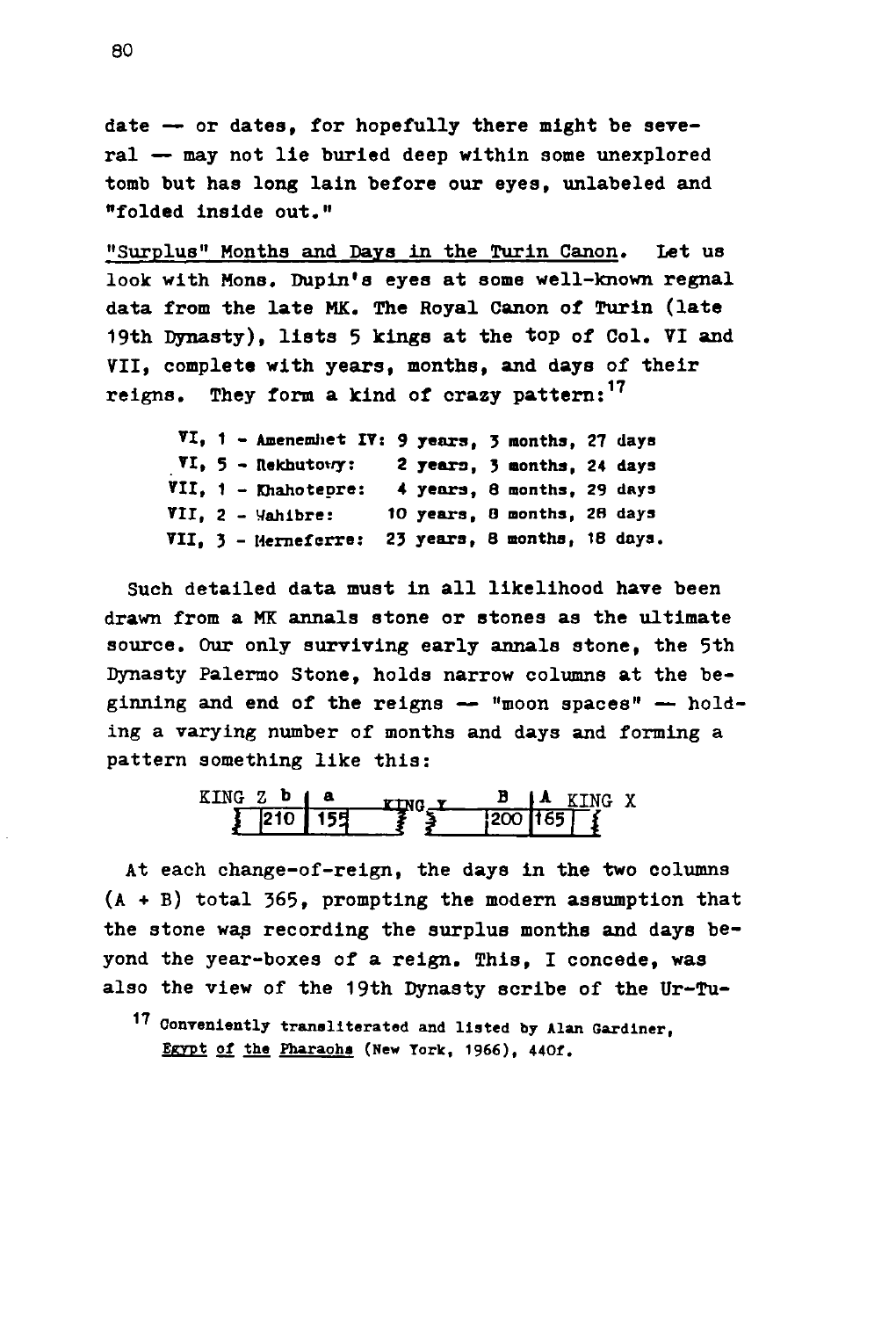rln Canon.

There Is, however, another possibility that has been overlooked. 365 is also the number of quadriennia in the 1460-year Sothic cycle. Could the "moon spaces" be a form of Sothic dating — analogous to the later quadriennial Olympic dating of the Greeks — in which box B places the coronation at 800 q-years from CY 1 while box A shows that there are still ca. 660 years to go in the Great Era? Is there any evidence that this interpretation might be so?

Now, the chronological direction of annals stones and canons was not fixed. The Saqqara Stone lists the kings of the neighbouring 12th Dynasty in reverse order. Their numbering is:  $...35, 36, 46, 45, 44, 43,$ 42, 41, 40, 39, 38, **21,** 47, 48... The Karnak Stone of Thutmose III also reflects a reverse order of its MK kings; the left side makes sense only if we presume a reversal of direction.<sup>18</sup> This means that a NK scribe would have been hopelessly confused between the real days (or dating) of B and the converse days of a. Let us then rearrange Turin's kings so that the first bloc retains its correct order but records erroneously the converse number while the second bloc (presumably from a second annals stone) reverses the order of reading but retains the correct data, while misapplying it to the death of the king rather than to apply in the death of the death of the death of the king rather than to the king rather than to the king rather than to the king rather than to the king rather than to the king rather than to the king rather than to the ki

18 The Palermo. directions chronologically, mute testimony of the confusion: leftward and down; rightward and down, rightward and up.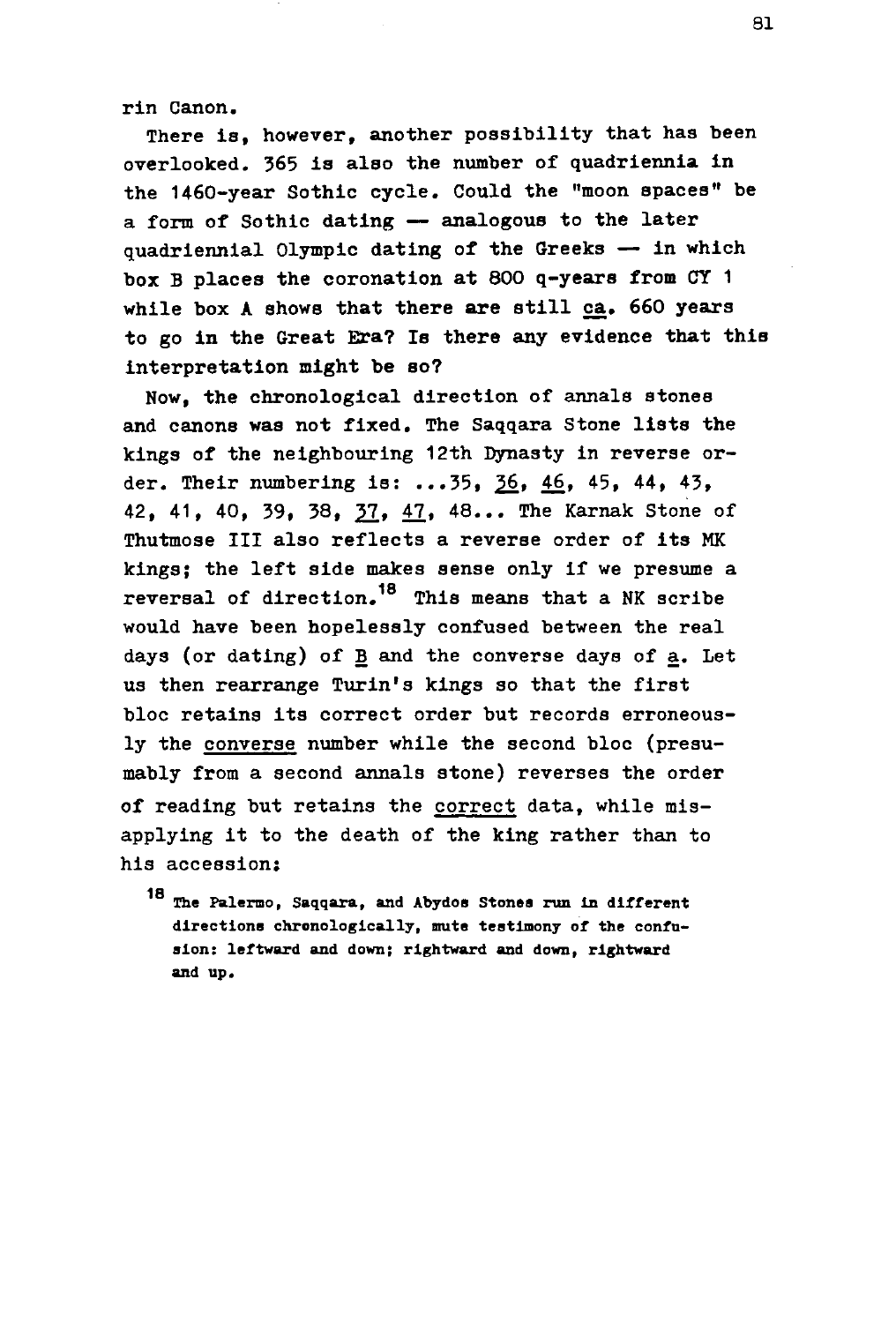#### CONVERSE READING

VI, 1 - Amenemhet IV: 9 ys, 8 ma. 8 ds (248 Soth ds) VI,  $5$  - Rekhutowy: 2 ys,  $8$  ms,  $11$  ds (251 Soth ds) REVERSE ORDER VII, 3 - Merneferre: 23 ys, 8 ma. 18 da (258 Soth da) VII,  $2$  - Wahibre: 10 ys,  $8$  ms,  $28$  ds (268 Soth ds) VII, 1 - Khahotepre: 4 ys, 8 ms. 29 ds (269 Soth ds)

The statistical chances that a mere direction-reversal of the data would produce a flawless sequence of days are virtually nil. Can these be other than "purloined" Sothic dates turned "Inside out", so to speak, in that a NK scribe misinterpreted as "surplus" months and days what a MK annals carver had intended to be Sothic datings?<sup>19</sup> These are, of course, only raw q-dates (quadriennial) marking in each case a 4-year period. Unlike the Greeks, who could designate each year within their quadriennium  $(01.57, 3)$ . Egyptians could record only a 4-year range.

That these datings represent, because of the erroneous backward reading and general confusion, the end of a reign rather than the intended accession of its successor is shown by the dating for Khahotepre (VII, 1). His reign of 4 years ought to be represented by 1 Sothic day. Indeed, it is.

Support for all these interpretations is furnished by the dating of Amenemhet IV's death by three major chronologers of the 12th Dynaaty. The converse reading of 8 months and 8 days reflecta the passage of

<sup>19</sup> OK and MK credited a dead king with the entire year of his death: "surplus months" is an oxymoron. But in the NK regnal dating was realistic; his death was followed immediately by his successor's accession. "Surplus" months and days was essential to properly recording the reign.

**days was essential to properly recording the reign.**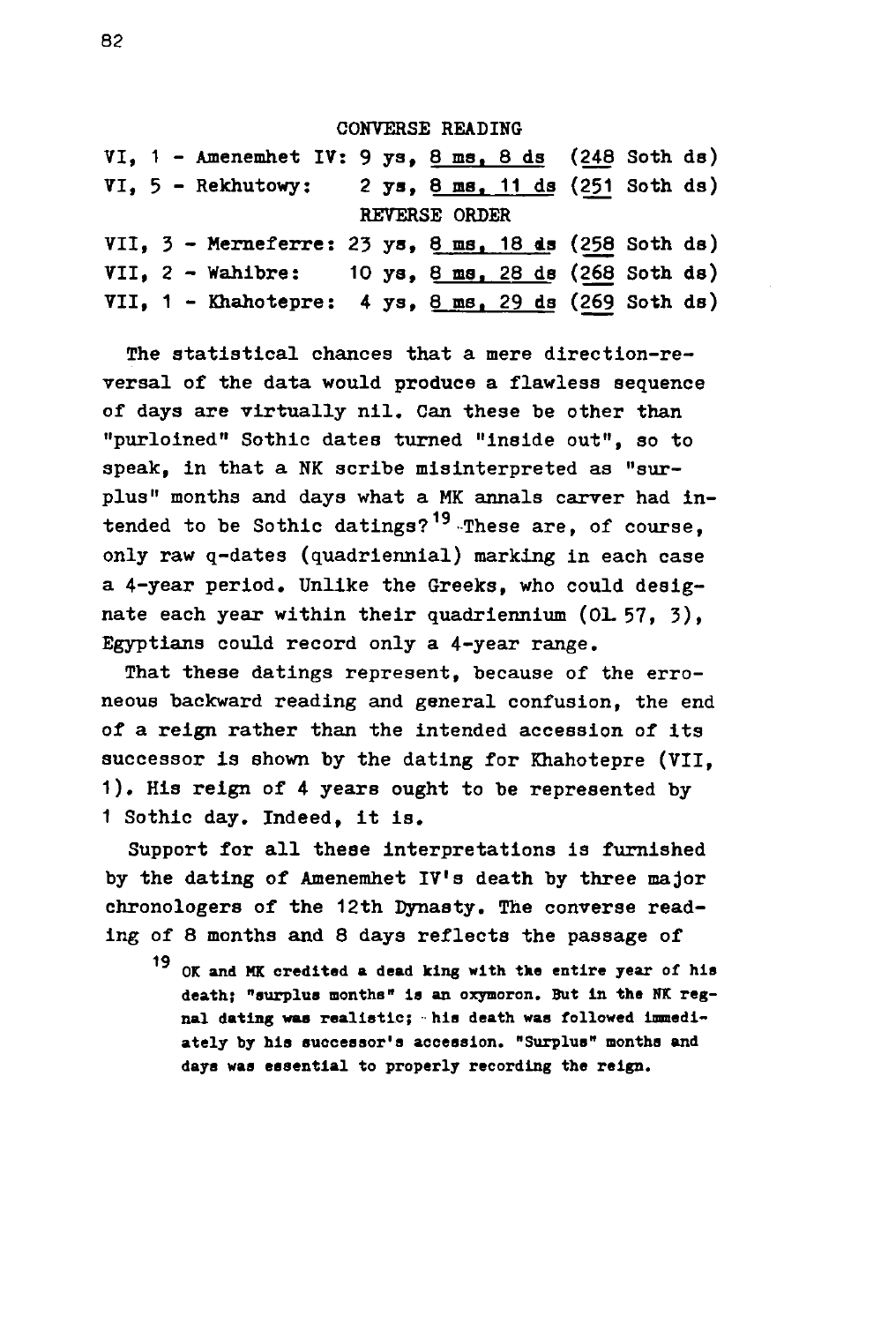**992-995 years. Parker's placement is at 984 years (2773 - 1790 B.C.); Barta's at 989 years (2773 - 1785 B.C.); and Krauss' 1981 placement at 994 years (2738 - 1745 B.C.) , his 1984 placement at 980 years.<sup>2</sup> <sup>0</sup>**

**These datings tend to corroborate Weill's challenge of many years ago to the integrity of Turin's 13th By-21 nasty list. When blocked out, there is a gap of 5-11 years between Sobeknofru and Rekhutowy, the supposed founder of the 13th Dynasty,and a gap of 27-33 years between the ostensibly contiguous reigns of Merneferre and Wahibre. Some two dozen names (VI, 6-27), most of them dubious, must be compressed within a gap of no 22 more than 8 years.** 

**Conclusions. The existence of unlabeled Sothic dates in the MK would seem to be established beyond a reasonable doubt. One may hope optimistically that a similar search for them in the OK might be productive.** 

It has long been an axiom, virtually a paradigm. **that Egyptians never dated sequentially but could only date by means of census or regnal years within individual reigns. But Romans (A.D.C.), Greeks (Olympiads), Hebrews (years from Flood or Creation), and early Christians (B.C.-A.D.) all developed systems of sequential dating alongside local or regnal dating formats. Is it not unreasonable to suppose that the builders of the Pyramids were somehow incapable of realizing the utility of Sirius in dating the flow of their history?** 

- **If the materials analyzed above are not Sothic da-**
- **20** For Barta and Krauss: fn. 4, above.
- **21 Raymond Weill, la fin du Moyen Bnplre egyptien (Paris, 1918), 584-605.**
- 22 The gaps are clearly blocked out in the author's article in DE, 10 (1988), 41-54: 49, Table 1.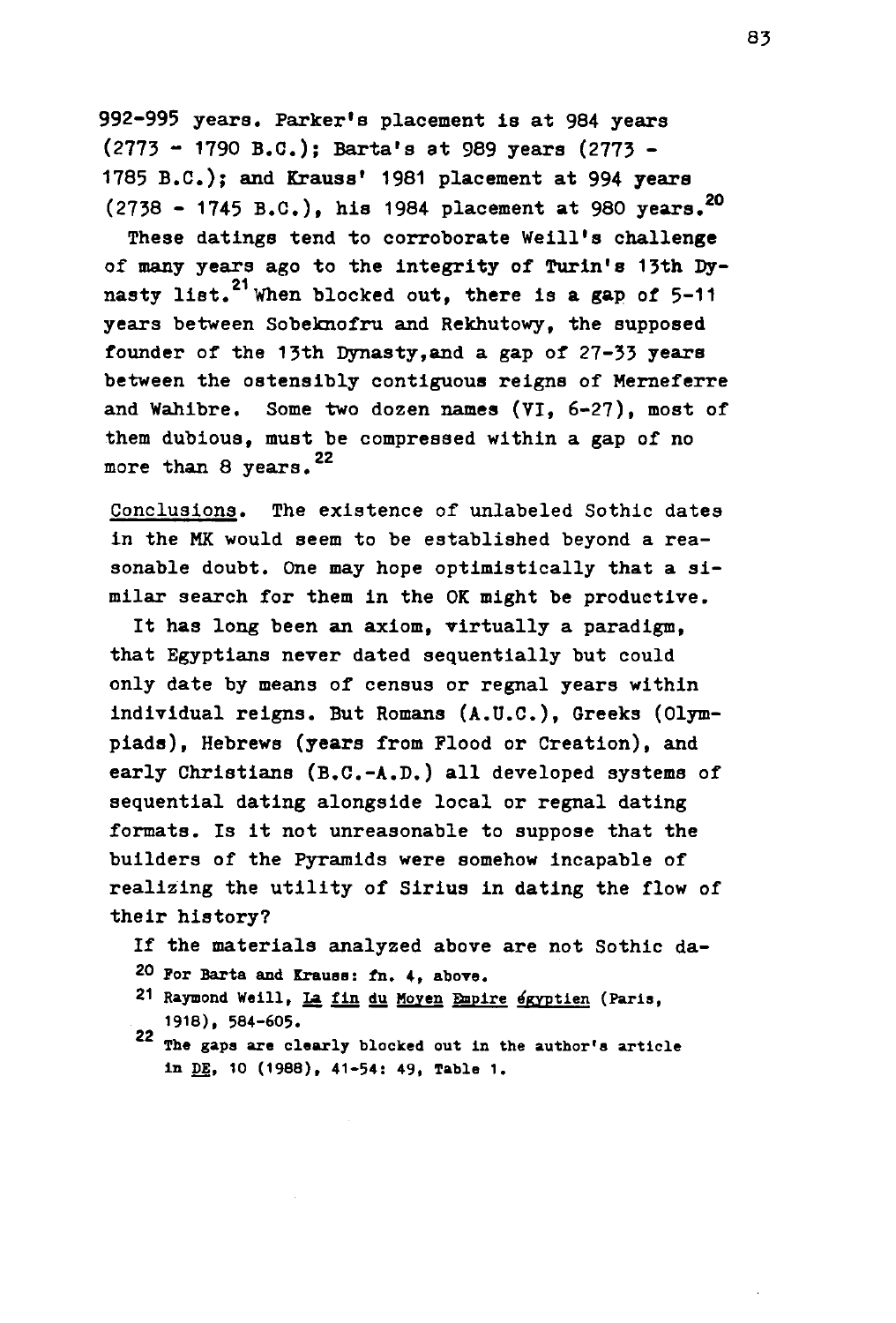datings,what then are they? And if we are looking for evidence of sequential dating, what form would the evidence subsume if not under the guise of the months and days for our 5 kings and in the change-of-reign "moon spaces" in the Palermo Stone?

| Appendix I. Calculations for Unas<br>23a - 1 |                             |                              |                                                                                   |                                                                                                                                          |  |  |  |
|----------------------------------------------|-----------------------------|------------------------------|-----------------------------------------------------------------------------------|------------------------------------------------------------------------------------------------------------------------------------------|--|--|--|
|                                              |                             |                              | YR CONV. TABLE CONJUNCTION PSDNTIW EGYPT. DAY                                     |                                                                                                                                          |  |  |  |
|                                              | A. UNAS: III prt 3 of sp 11 |                              |                                                                                   |                                                                                                                                          |  |  |  |
|                                              |                             |                              | 2558 23 Nov 25 Nov: 9:30 AM 24 Nov<br>$(OC Insuffix)$ $(III prt 4)$ $(III prt 3)$ | $23$ Nov - exact                                                                                                                         |  |  |  |
|                                              |                             |                              | 2508 10 Nov 12 Nov: 9:58 PM 12 Nov                                                | 11 $Now - 1 - day$<br>$(III \text{ prt } 5)$ $(III \text{ prt } 4)$                                                                      |  |  |  |
|                                              | 2458 29 Oct                 |                              | 31 Oct: 6:23 AM 30 Oct                                                            | Oct: 6:23 AM 30 Oct 29 Oct - exact<br>(OC Insuff) (III <u>prt</u> 4) (III prt 3)                                                         |  |  |  |
|                                              |                             |                              |                                                                                   | 2408 16 Oct 17 Oct: 9:36 PM 17 Oct 16 Oct - exact<br>(III prt 4) (III prt 3)                                                             |  |  |  |
|                                              |                             |                              | $(OC Insurf)$ $(III prt 4)$ $(III prt 3)$                                         | 2383 10 Oct 12 Oct: 5:21 AM 11 Oct 10 Oct - exact                                                                                        |  |  |  |
|                                              |                             |                              | Conclusion: Sp 1 line at 2578252824782403                                         |                                                                                                                                          |  |  |  |
|                                              |                             | B. UNAS: II hmw 17 of sp 14+ |                                                                                   |                                                                                                                                          |  |  |  |
|                                              |                             |                              | 2550 5 Mar 6 Mar: 6:55 PM 6 Mar                                                   | $5$ Mar - exact<br>$(II \ 5mm \ 18)$ $(II \ 5mm \ 17)$                                                                                   |  |  |  |
|                                              |                             |                              | $(OC Insuffix)$ $(II 6mw 17)$ $(II 6mw 16)$                                       | 2500 20 Feb 21 Feb: 1:12 AM 20 Feb 19 Feb - 1-day                                                                                        |  |  |  |
|                                              | 2450 8 Feb                  |                              | $(OC Suff)$ $(II 5mw 18)$ $(II 5mw 17)$                                           | 9 Feb: 8:16 AM 9 Feb 8 Feb - exact                                                                                                       |  |  |  |
|                                              |                             |                              |                                                                                   | 2400 26 Jan 27 Jan: 2:47 PM 27 Jan 26 Jan - exact<br>$(II \ \frac{\text{5mW}}{\text{9mW}} 18)$ $(II \ \frac{\text{5mW}}{\text{9mW}} 17)$ |  |  |  |
|                                              |                             |                              | (OC Suff) (II how 18) (II how 17)                                                 | 2375 20 Jan 21 Jan: 5:46 AM 21 Jan 20 Jan - exact                                                                                        |  |  |  |
| Conclusion: Sp 1 line at 2578252824782403    |                             |                              |                                                                                   |                                                                                                                                          |  |  |  |
|                                              |                             |                              |                                                                                   |                                                                                                                                          |  |  |  |

| 23b  |             |                 |                                                                 | Appendix II. Calculations for Pepi II  |                                                        |
|------|-------------|-----------------|-----------------------------------------------------------------|----------------------------------------|--------------------------------------------------------|
| YR   | CONV. TABLE |                 | CONJUCTION                                                      | <b>PSDNTIW</b>                         | EGYPT. DAY                                             |
|      |             |                 | A. PEPI II: I $\frac{5}{2}$ 20 of $\frac{8}{2}$ 31 <sup>+</sup> |                                        |                                                        |
| 2393 | 28 Dec      |                 |                                                                 | 30 Dec: 12:53 PM 30 Dec<br>(I home 22) | 29 Dec - 1-day (I $\frac{5 \text{mW}}{29}$ 29)         |
| 2343 | 16 Dec      | 17 Dec: 6:31 PM |                                                                 | 17 Dec<br>$(I \n5mv 21)$               | $16$ Dec - exact<br>$(I$ smw 20)                       |
| 2293 | 3 Dec       |                 | 4 Dec: 10:01 PM                                                 | 4 Dec<br>$(1 \text{ km} 21)$           | $3$ Dec - exact<br>$(I \frac{\text{b}m}{\text{w}} 20)$ |
| 2243 | $21$ Nov    | 23 Nov: 4:54 AM | $(OC Insurf)$ $(I \nvert Mm21)$                                 | 22 Nov                                 | $21$ Nov - exact<br>(I šmw 20)                         |